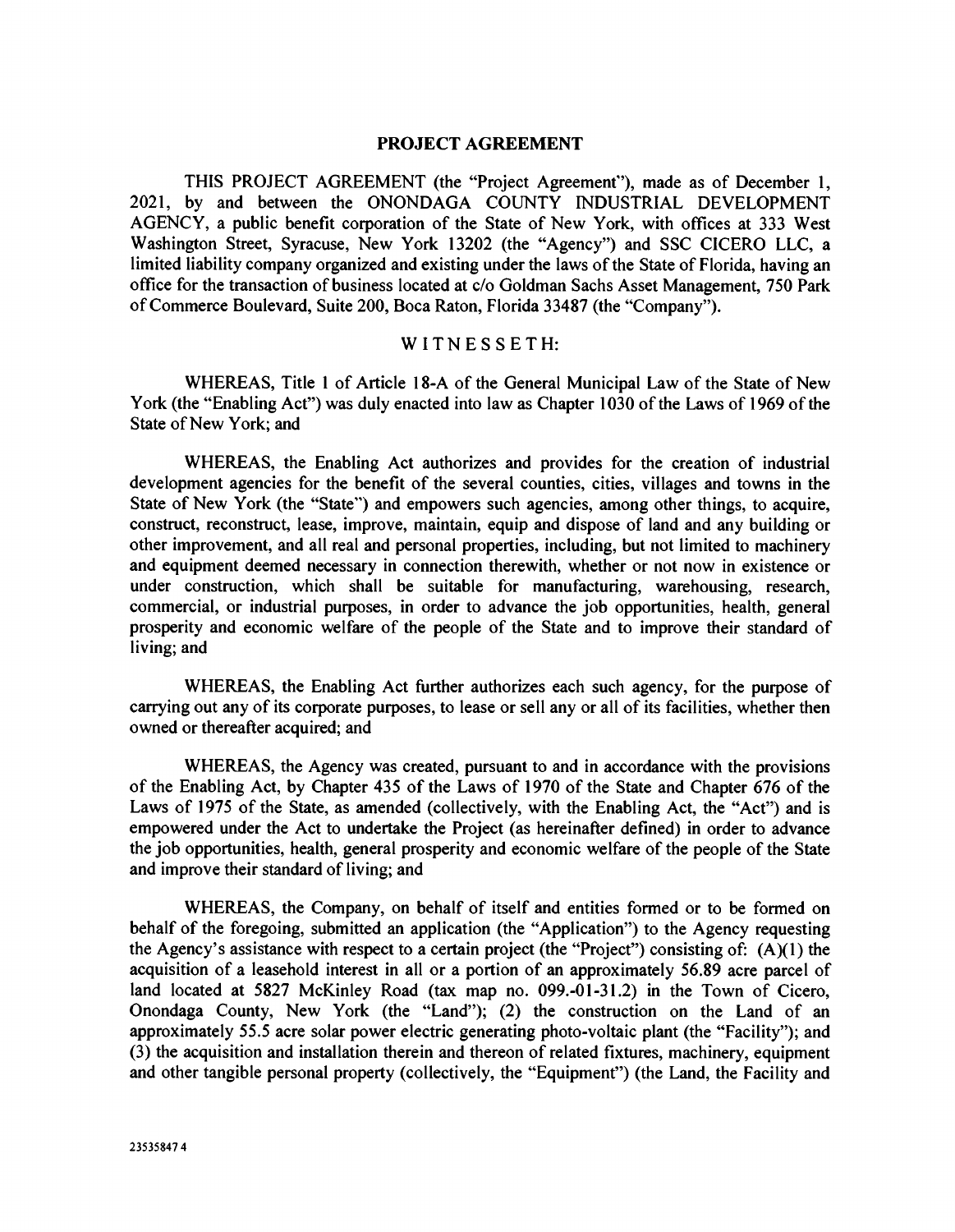the Equipment being collectively referred to as the "Project Facility"); (B) the granting of certain "financial assistance" (within the meaning of Section 854(14) of the Act) with respect to the foregoing, including potential exemptions from certain real property taxes and real estate transfer taxes (the "Financial Assistance"); and (C) the lease (with an obligation to purchase) or sale of the Project Facility to the Company or such other person as may be designated by the Company and agreed upon by the Agency; and

WHEREAS, by resolution duly adopted by the members of the Agency on October 19, 2021 (the "Approving Resolution"), the Agency has conferred on the Company in connection with the Project certain financial assistance consisting of an abatement from real property taxes through a 25-year payment in lieu of taxes agreement with the Company for the benefit of each municipality and school district having taxing jurisdiction over the Project (the "Taxing Jurisdictions"); and

WHEREAS, SSC Cicero Land LLC (the "Landlord") will be the fee owner of the Land prior to February 28, 2022 by the exercise by the Landlord of its rights under a certain option agreement between the Landlord and Whitacre Properties, as current owner of the Land, a memorandum of which option agreement was recorded at the Onondaga County Clerk's Office on October 7, 2021 as Instrument Number 2021-00048063 (such exercise of option being the "Landlord's Exercise of Option"); and

WHEREAS, prior to February 28, 2022, the Landlord will lease the Land to the Company pursuant to a certain ground lease solar agreement, to be entered into prior to February 28, 2022 (as amended, supplemented and/or assigned, as of the date hereof and as the same may be further amended from time to time in accordance therewith, the "Property Lease") between the Landlord and the Company, such Property Lease as contemplated by a certain option agreement between the Landlord and the Company, a memorandum of which option agreement was recorded at the Onondaga County Clerk's Office on October 11, 2021 as Instrument Number 2021-00048540 (such exercise of option being the "Company's Exercise of Option"); and

WHEREAS, the Company shall provide the Agency evidence of the Landlord's Exercise of Option and the Company's Exercise of Option prior to January 31, 2022; and

WHEREAS, the Property Lease shall remain in effect for the term of the Lease Agreement (as defined herein) unless otherwise consented to in writing by the Agency; and

WHEREAS, it has been estimated and confirmed by the Company that the Company has included within its Application for Financial Assistance that the real property tax abatement benefits to be provided to the Company over the 25-year benefit period of the anticipated payment in lieu of taxes agreement are estimated to be approximately \$33,049 (such savings are estimated based on the current assessed value and tax rates of the Taxing Jurisdictions; actual savings are subject to change over the term of the Lease Agreement (as hereinafter defined) depending on any changes to assessed value of the Project Facility and/or tax rates of the Taxing Jurisdictions); and

WHEREAS, the Company proposes to lease the Land and Facility to the Agency, and the Agency desires to lease the Land and Facility from the Company pursuant to the terms of a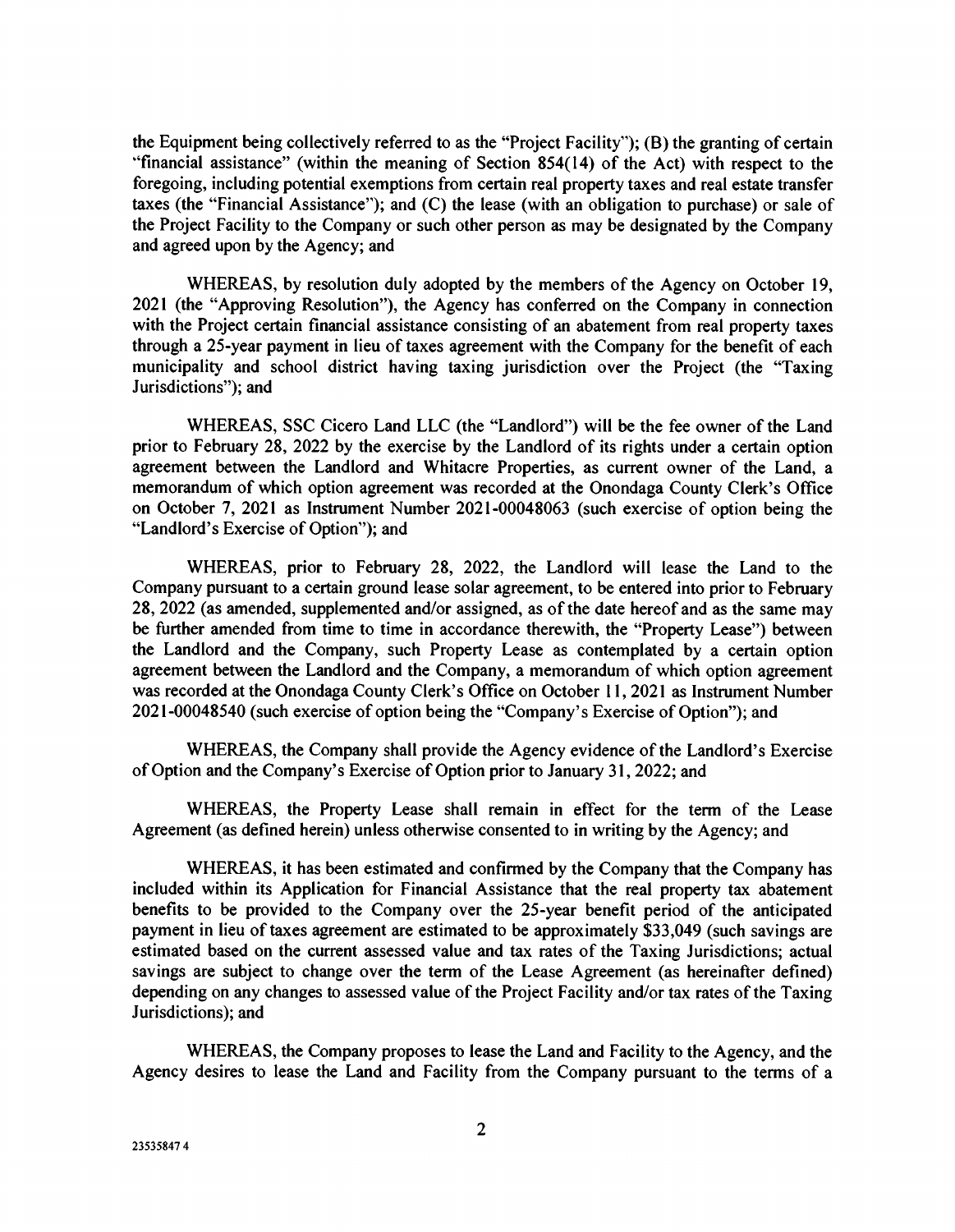certain underlying lease to agency dated as of December 1, 2021 (the "Underlying Lease"), by and between the Company and the Agency; and

WHEREAS, the Agency proposes to acquire an interest in the Equipment pursuant to a bill of sale to Agency (the "Bill of Sale to Agency") from the Company; and

WHEREAS, the Agency proposes to sublease the Project Facility to the Company, and the Company desires to lease the Project Facility from the Agency, upon the terms and conditions set forth in a certain lease agreement dated as of December 1, 2021 (the "Lease Agreement"); and

WHEREAS, in order to define the obligations of the Company regarding payments in lieu of taxes for the Project Facility, the Agency and the Company will enter into a payment in lieu of tax agreement, dated as of December 1, 2021 (the "PILOT Agreement"), by and between the Agency and the Company; and

WHEREAS, the Agency has given due consideration to the Application, and to representations by the Company that (A) the granting by the Agency of the Financial Assistance with respect to the Project will be an inducement to the Company to undertake the Project in Onondaga County, New York and (B) the completion of the Project will not result in the removal of a plant or facility of any proposed occupant of the Project Facility from one area of the State to another area in the State and will not result in the abandonment of one or more plants or facilities of any occupant of the Project Facility located in the State; and

WHEREAS, in order to define the obligations of the Company regarding its ability to utilize the Agency's Financial Assistance as agent of the Agency to acquire, construct, renovate, equip and complete the Project Facility and to undertake the Project, the Agency and the Company will enter into this Project Agreement; and

WHEREAS, the Agency requires, as a condition and as an inducement for it to enter into the transactions contemplated by the Approving Resolution and as more particularly described in the PILOT Agreement and this Project Agreement, that the Company provide assurances with respect to the terms and conditions herein set forth; and

WHEREAS, this Project Agreement sets forth the terms and conditions under which Financial Assistance shall be provided to the Company; and

WHEREAS, no Financial Assistance shall be provided to the Company prior to the effective date of this Project Agreement;

NOW THEREFORE, in consideration of the covenants herein contained and other good and valuable consideration the receipt and sufficiency of which are hereby acknowledged, it is mutually agreed as follows: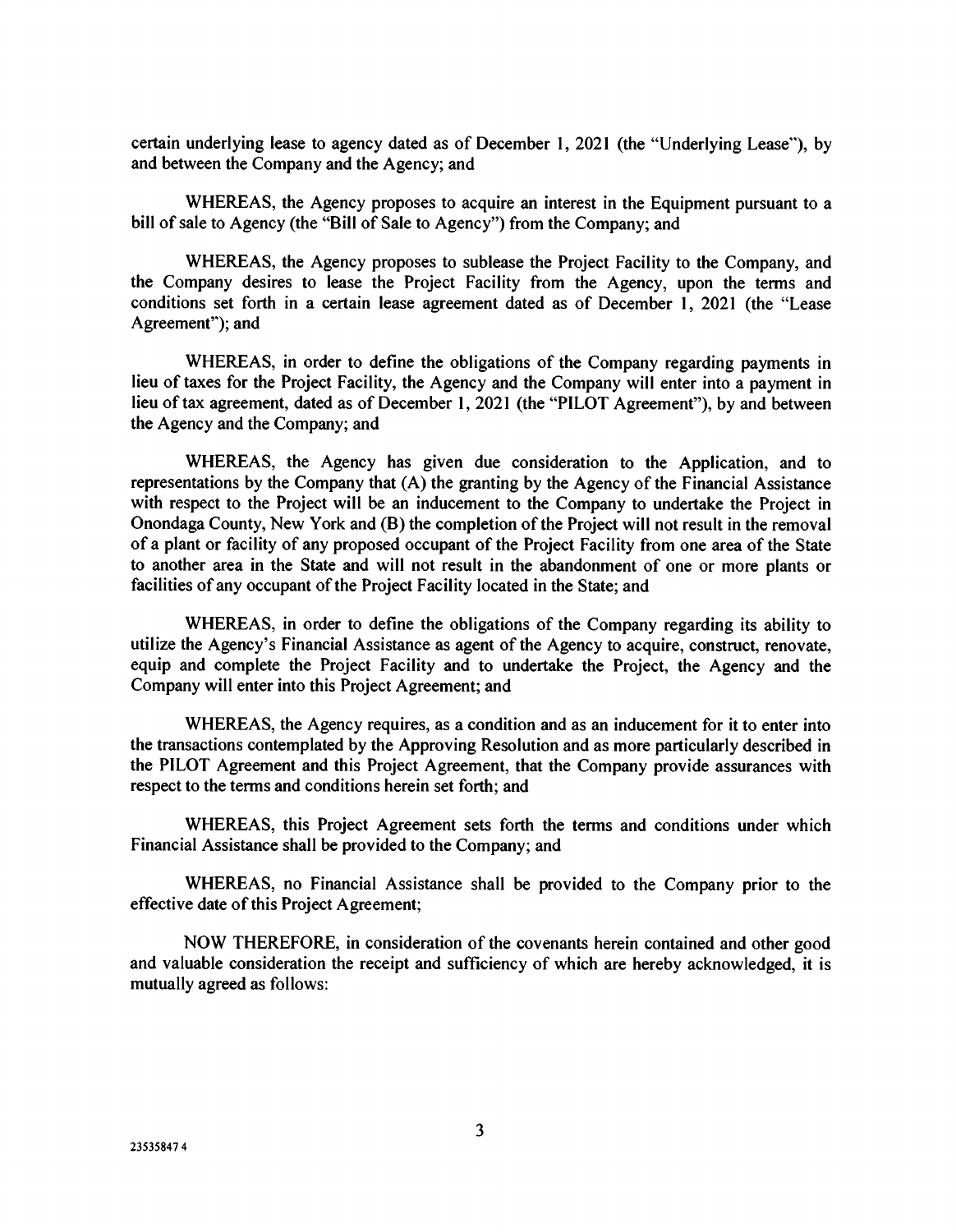#### ARTICLE I PURPOSE OF PROJECT

Section 1.01 Purpose of Project. It is understood and agreed by the parties hereto that the purpose of the Agency's provision of Financial Assistance with respect to the Project is to, and that the Agency is entering into the Underlying Lease, Lease Agreement, PILOT Agreement and this Project Agreement in order to, promote, develop, encourage and assist in the acquiring, constructing, improving, maintaining, equipping and furnishing of the Project Facility to advance job opportunities, health, general prosperity and economic welfare of the people of the County of Onondaga and to otherwise accomplish the public purpose of the Act.

#### ARTICLE II

### REAL PROPERTY TAX EXEMPTION

Section 2.01. PILOT Agreement. Attached hereto and made a part hereof is Exhibit A, which contains an executed copy of the PILOT Agreement entered into by and between the Company and the Agency. The amount of real property tax abatement benefit comprising the Financial Assistance shall be approximately \$33,049, which such amount reflects the total estimated real property tax exemptions for the Project Facility (which constitute those taxes that would have been paid if the Project Facility were on the tax rolls and not subject to the PILOT Agreement) of approximately \$913,883, less the total payments in lieu of taxes of \$880,833 to be made by the Company to the Taxing Jurisdictions with respect to the Project Facility during the term of the PILOT Agreement. The amount of estimated real property tax exemptions is estimated based on an assumed assessed value of the Project Facility and assumed future tax rates of the Taxing Jurisdictions; therefore the real property tax abatement benefit is estimated because it is calculated using the estimated real property tax exemptions. The actual amount of real property tax abatement benefit is subject to change over the term of the PILOT Agreement depending on any changes to assessed value and/or tax rates of the Taxing Jurisdictions. The PILOT Agreement contained in Exhibit A attached hereto reflects an annual breakdown of the payments in lieu of taxes to be made to the Taxing Jurisdictions in each year during the term of the PILOT Agreement ("Total PILOT"), an estimate value of the real property tax exemptions ("Full Tax Payment without PILOT"), and an estimated value of the real property tax abatement benefits ("Net Exemptions").

## ARTICLE III INTENTIONALLY OMITTED

## ARTICLE IV INTENTIONALLY OMITTED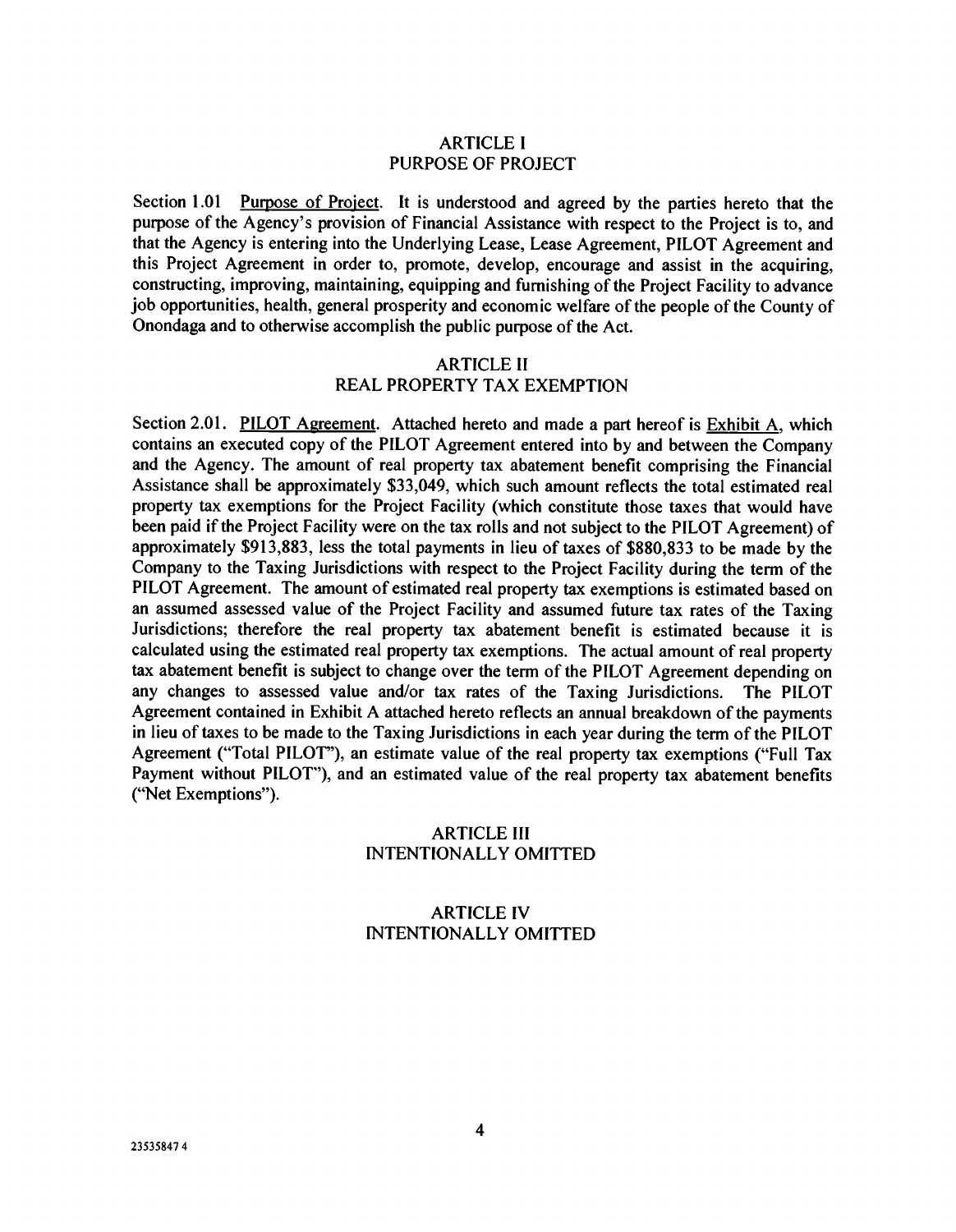### ARTICLE V COMMITMENTS AND REPORTING

Section 5.01. Compliance Commitments. The Company agrees and covenants that it shall meet and maintain the following commitments beginning in the first year in which Financial Assistance is so claimed, and continuing through the term of the PILOT Agreement:

(a) The Company did not employ full time equivalent ("FTE") employees within the County of Onondaga at the date of the Application for Financial Assistance (the "Baseline FTE"). The Company's application estimated the Company would not create any jobs at the Project Facility over the course of the first five (5) years following completion of the Project Facility. Therefore, there is no employment commitment during the Term hereof.

(b) The Company shall annually provide to the Agency certain information to confirm that the Project is achieving the investment and other objectives of the Project (the "Reporting Commitment").

Section 5.02. Reporting Requirement. (A) The Company agrees, whenever requested by the Agency, to provide and certify or cause to be certified such information concerning the Company, its finances and other topics as the Agency from time to time reasonably considers necessary or appropriate, including but not limited to, such information as to enable the Agency to make any reports required by law or governmental regulation. The Company also agrees to provide and certify information concerning its finances and other topics as the Agency considers appropriate.

(B) As part of the commitments set forth in Section 5.01 and paragraph (A) of this Section 5.02, the Company shall provide annually, to the Agency, a certified statement and supporting documentation evidencing the benefits provided to Onondaga County. Exhibit B contains a form of annual certification that the Company must complete and submit to the Agency on an annual basis. The Agency reserves the right to modify such form to require additional information that the Agency must have in order to comply with its reporting requirements under the Act.

#### ARTICLE VI

## SUSPENSION, DISCONTINUATION, RECAPTURE AND/OR TERMINATION OF FINANCIAL ASSISTANCE

Section 6.01. Suspension, Discontinuation, Recapture and/or Termination of Financial Assistance. It is understood and agreed by the Parties hereto that the Agency is entering into the Underlying Lease, the Lease Agreement, the PILOT Agreement and this Project Agreement in order to provide Financial Assistance to the Company for the Project Facility and to accomplish the public purposes of the Act.

(a) The Company attests that it understands and agrees to the recapture provisions of the Agency's Uniform Tax Exemption Policy (the "Policy").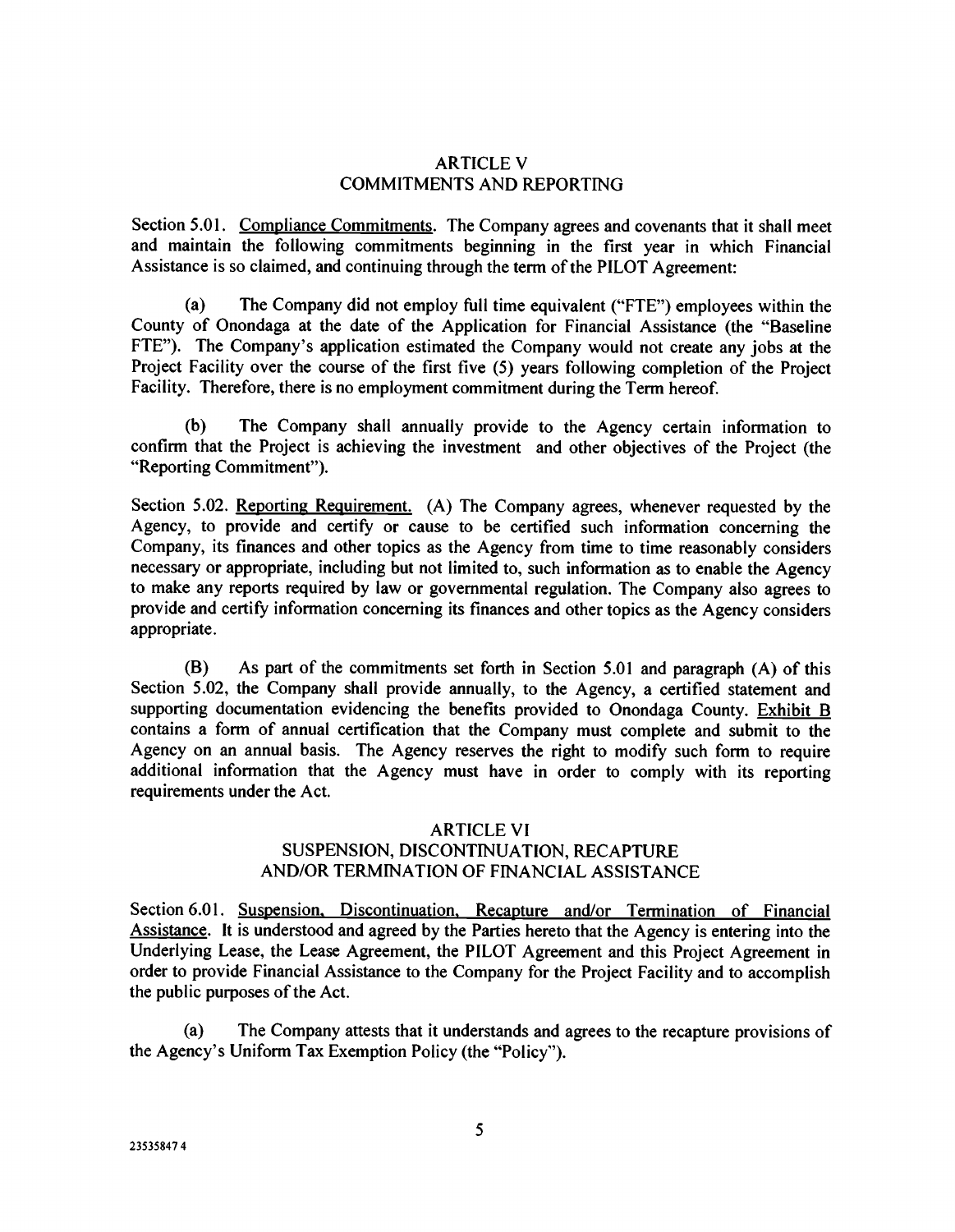(b) In accordance with the Policy and the Approving Resolution, the Company covenants and agrees that the Agency shall have the right to suspend, discontinue, recapture or terminate all or any portion of any Financial Assistance:

(1) the Company fails to meet its Reporting Commitment ("Reporting Failure"); or

(2) there otherwise occurs any event of default under any Basic Document (as that term is defined in the Lease Agreement") (each, an "Event of Default") or a material violation of the terms and conditions of any Basic Document (a "Material Violation").

The Agency shall evaluate, annually as of December 31, or at any time information is brought to the Agency's attention, whether a Reporting Failure, Event of Default or Material Violation (each a "Noncompliance Event") has occurred. Notwithstanding the foregoing, the Agency may determine whether an Event of Default has occurred pursuant to any Basic Document in accordance with the terms of the Basic Document.

At the time of any Noncompliance Event, the Agency shall determine by resolution whether to exercise its right to suspend, discontinue, recapture or terminate all or any portion of the Financial Assistance, and shall consider the following criteria in determining whether to proceed to suspend, discontinue, recapture or terminate all or any portion of the Financial Assistance:

- Whether the Company has proceeded in good faith.
- Whether the Project has not performed as required due to economic issues, changes in market conditions or adverse events beyond the control of the Company.
- Whether the enforcement by the Agency of its right to suspend, discontinue, recapture or terminate all or any portion of the Financial Assistance would create a more adverse situation for the Company, such as the Company going out of business or declaring bankruptcy, which would not occur if the Agency's rights were not exercised.
- Whether the enforcement by the Agency of its right to suspend, discontinue, recapture or terminate all or any portion of the Financial Assistance would create an adverse situation for the residents of the County of Onondaga.
- The assessment prepared in accordance with the Agency's Annual Assessment Policy.
- The potential future benefits of the operation of the Project Facility to the community.
- Such other criteria as the Agency shall determine is a relevant factor in connection with any decision regarding the exercise of its right to suspend,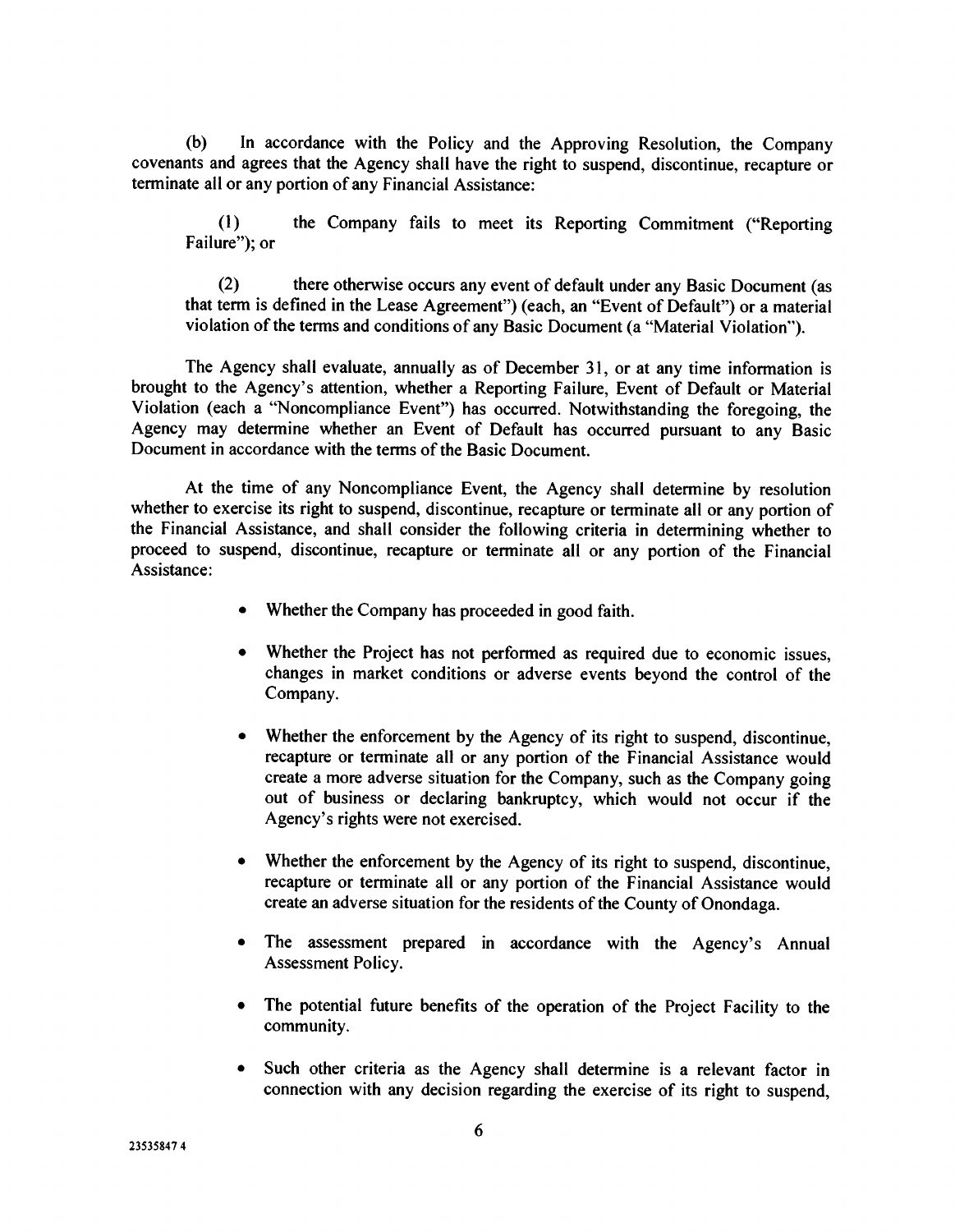discontinue, recapture or terminate all or any portion of the Financial Assistance.

The Agency shall document its evaluation of the above criteria in writing and, based upon its evaluation, the Agency shall determine whether to suspend, discontinue, recapture or terminate all or any portion of the Financial Assistance (the "Determination"). The Determination shall provide terms, if any, by which the Company may remedy any Noncompliance Event upon which the Determination was based. The Company must submit written documentation to the Agency of compliance with all terms and conditions of the Determination in order for the Agency to consider whether to resume Financial Assistance to the Company (which will be at the Agency's sole discretion).

(d) If a State-Mandated Recapture Event occurs or the Agency makes a Determination, the Company agrees and covenants that it will: (i) cooperate with the Agency in its efforts to recover or recapture any or all Financial Assistance obtained by the Company; and (ii) promptly pay over any or all such amounts to the Agency that the Agency demands in connection therewith. Upon receipt of such amounts, the Agency shall then redistribute such amounts to the State of New York and/or appropriate affected tax jurisdictions, unless agreed to otherwise by any local taxing jurisdiction. The Company further understands and agrees that in the event that the Company fails to pay over such amounts to the Agency, the New York State Tax Commissioner may assess and determine the State sales and use tax due from the Company, together with any relevant penalties and interest due on such amounts.

(e) In the event (x) the Project Facility is sold or closed or the occurrence of a Noncompliance Event and (y) the Agency determines by resolution that no substantial future economic benefit is likely to accrue to the community, then the value of the Financial Assistance extended to the Company by the Agency shall be subject to recapture as described below in this paragraph (e).

(1) The recapture payment required to be paid by the Company to the Agency shall be equal to the difference between any PILOT payments made by the Company and the real property taxes that have would be paid by the Company if the Project Facility were not under the supervision, jurisdiction or control of the Agency.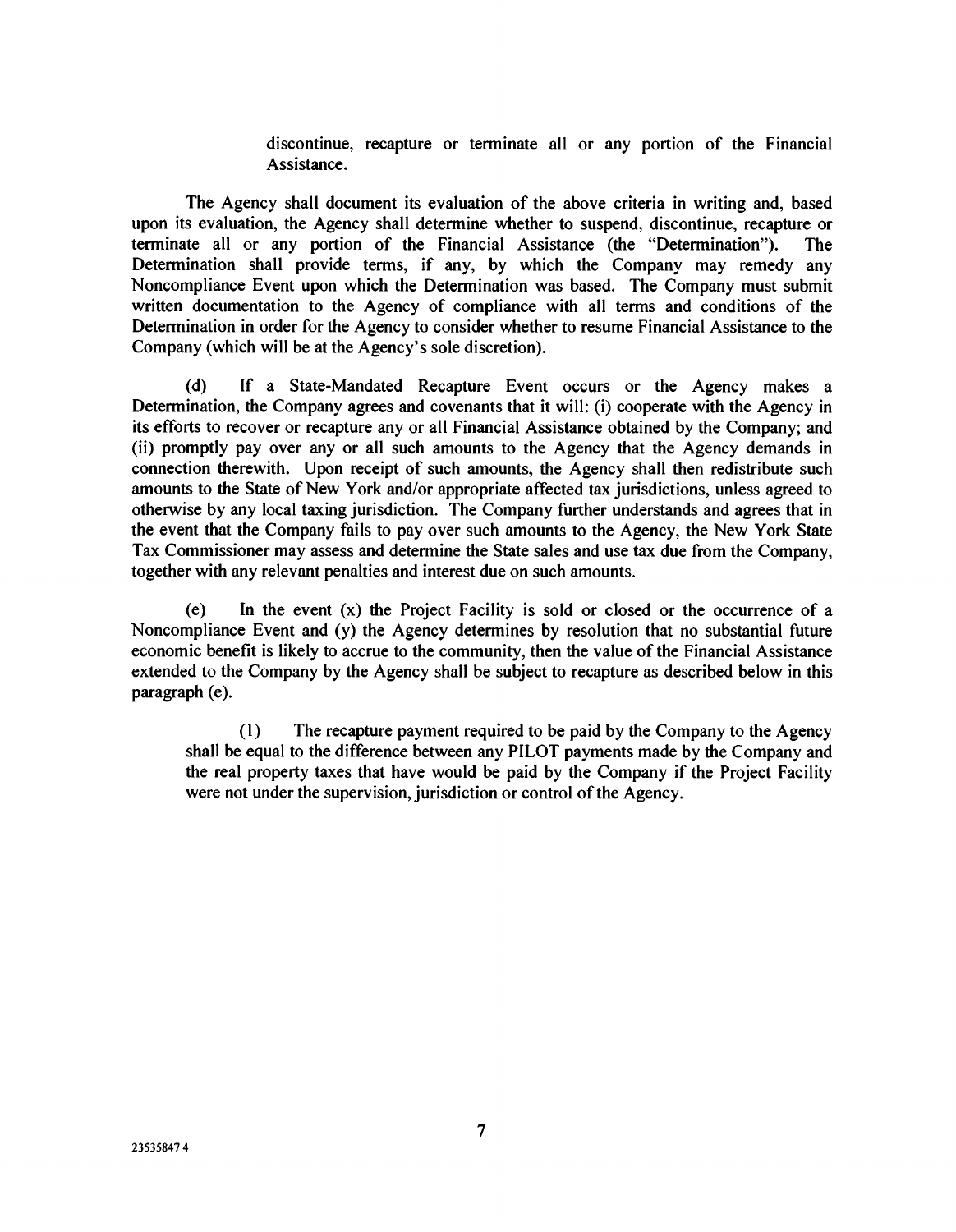| <b>Time from Completion Date</b><br>(2)<br>(as defined in the Lease Agreement) | <b>Tax Saving</b> |
|--------------------------------------------------------------------------------|-------------------|
| 1 Year                                                                         | 80%               |
| 2 Years                                                                        | 60%               |
| 3 Years                                                                        | 40%               |
| 4 Years                                                                        | 20%               |
| 5 Years                                                                        | 10%               |

#### ARTICLE VII MISCELLANEOUS PROVISIONS

#### Section 7.01. Hold Harmless Provisions.

(a) The Company hereby releases the Agency and its members, officers, agents (other than the Company) and employees from, agree that the Agency and its members, officers, agents (other than the Company) and employees shall not be liable for and agree to indemnify, defend and hold the Agency and its members, officers, agents (other than the Company) and employees harmless from and against any and all claims, causes of action, judgments, liabilities, damages, losses, costs and expenses arising as a result of the Agency's undertaking the Project, including, but not limited to, (1) liability for loss or damage to property or bodily injury to or death of any and all persons that may be occasioned, directly or indirectly, by any cause whatsoever pertaining to the Project Facility or arising by reason of or in connection with the occupation or the use thereof or the presence of any person or property on, in or about the Project Facility, (2) liability arising from or expense incurred by the Agency's acquiring, constructing, equipping, installing, owning, leasing or selling the Project Facility, including, without limiting the generality of the foregoing, any sales or use taxes which may be payable with respect to goods supplied or services rendered with respect to the Project Facility, all liabilities or claims arising as a result of the Agency's obligations under this Project Agreement or the enforcement of or defense of validity of any provision of this Project Agreement, (3) all claims arising from the exercise by the Company of the authority conferred on it pursuant to Sections 4.01 and 4.02 hereof, and (4) all causes of action and reasonable attorneys' fees and other expenses incurred in connection with any suits or actions which may arise as a result of any of the foregoing; provided that any such claims, causes of action, judgments, liabilities, damages, losses, costs or expenses of the Agency are not incurred or do not result from the gross negligence or intentional wrongdoing of the Agency or any of its members, officers, agents (other than the Company) or employees. The foregoing indemnities shall apply notwithstanding the fault or negligence in part of the Agency or any of its officers, members, agents (other than the Company) or employees and notwithstanding the breach of any statutory obligation or any rule of comparative or apportioned liability.

(b) In the event of any claim against the Agency or its members, officers, agents (other than the Company) or employees by any employee of the Company or any contractor of the Company or anyone directly or indirectly employed by any of them or anyone for whose acts any of them may be liable, the obligations of the Company hereunder shall not be limited in any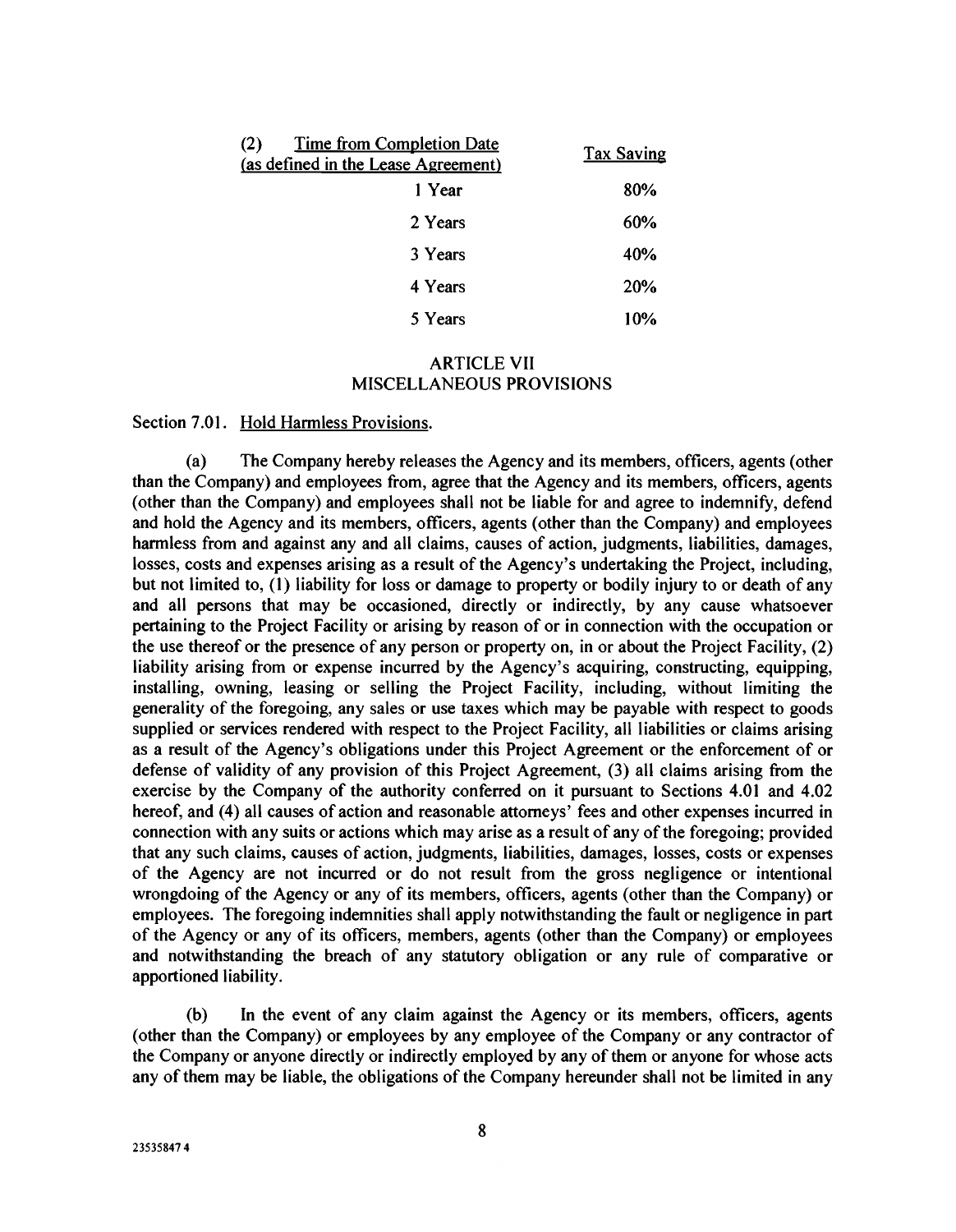way by any limitation on the amount or type of damages, compensation or benefits payable by or for the Company or such contractor under workers' compensation laws, disability benefits laws or other employee benefit laws.

(c) To effectuate the provisions of this Section 7.01, the Company agrees to provide for and insure, in the liability policies required by Section 7.02 of this Project Agreement, its liabilities assumed pursuant to this Section 7.01.

(d) Notwithstanding any other provisions of this Project Agreement, the obligations of the Company pursuant to this Section 7.01 shall remain in full force and effect after the termination of this Project Agreement until the expiration of the period stated in the applicable statute of limitations during which a claim, cause of action or prosecution relating to the matters herein described may be brought and the payment in full or the satisfaction of such claim, cause of action or prosecution and the payment of all expenses, charges and costs incurred by the Agency, or its officers, members, agents (other than the Company) or employees, relating thereto.

Section 7.02. Insurance Required.

(a) The Company agrees that it shall maintain all insurance required under the Lease Agreement.

(b) The Company agrees that it shall cause its general contractor for the Project to maintain, effective as of the date hereof and until the construction of the Project Facility is complete, insurance with respect to the Project Facility against such risks and for such amounts as are customarily insured against by businesses of like size and type, paying, as the same become due and payable, all premiums with respect thereto, with the Agency named on each such policy as an additional insured.

Section 7.03. Survival. All warranties, representations, and covenants made by the Company herein shall be deemed to have been relied upon by the Agency and shall survive the delivery of this Project Agreement to the Agency regardless of any investigation made by the Agency.

Section 7.04. Notices. All notices, certificates and other communications under this Project Agreement shall be in writing and shall be deemed given when delivered personally or when sent by certified mail, postage prepaid, return receipt requested, or by overnight delivery service, addressed as follows:

| If to the Agency: | <b>Onondaga County Industrial Development Agency</b><br>333 West Washington Street, Suite 130<br>Syracuse, New York 13202<br><b>Attention: Executive Director</b> |  |
|-------------------|-------------------------------------------------------------------------------------------------------------------------------------------------------------------|--|
| With a copy to:   | <b>Barclay Damon LLP</b>                                                                                                                                          |  |
|                   | <b>Barclay Damon Tower</b>                                                                                                                                        |  |
|                   | 125 East Jefferson Street                                                                                                                                         |  |
|                   | Syracuse, New York 13202                                                                                                                                          |  |
|                   | Attention: Jeffrey W. Davis, Esq.                                                                                                                                 |  |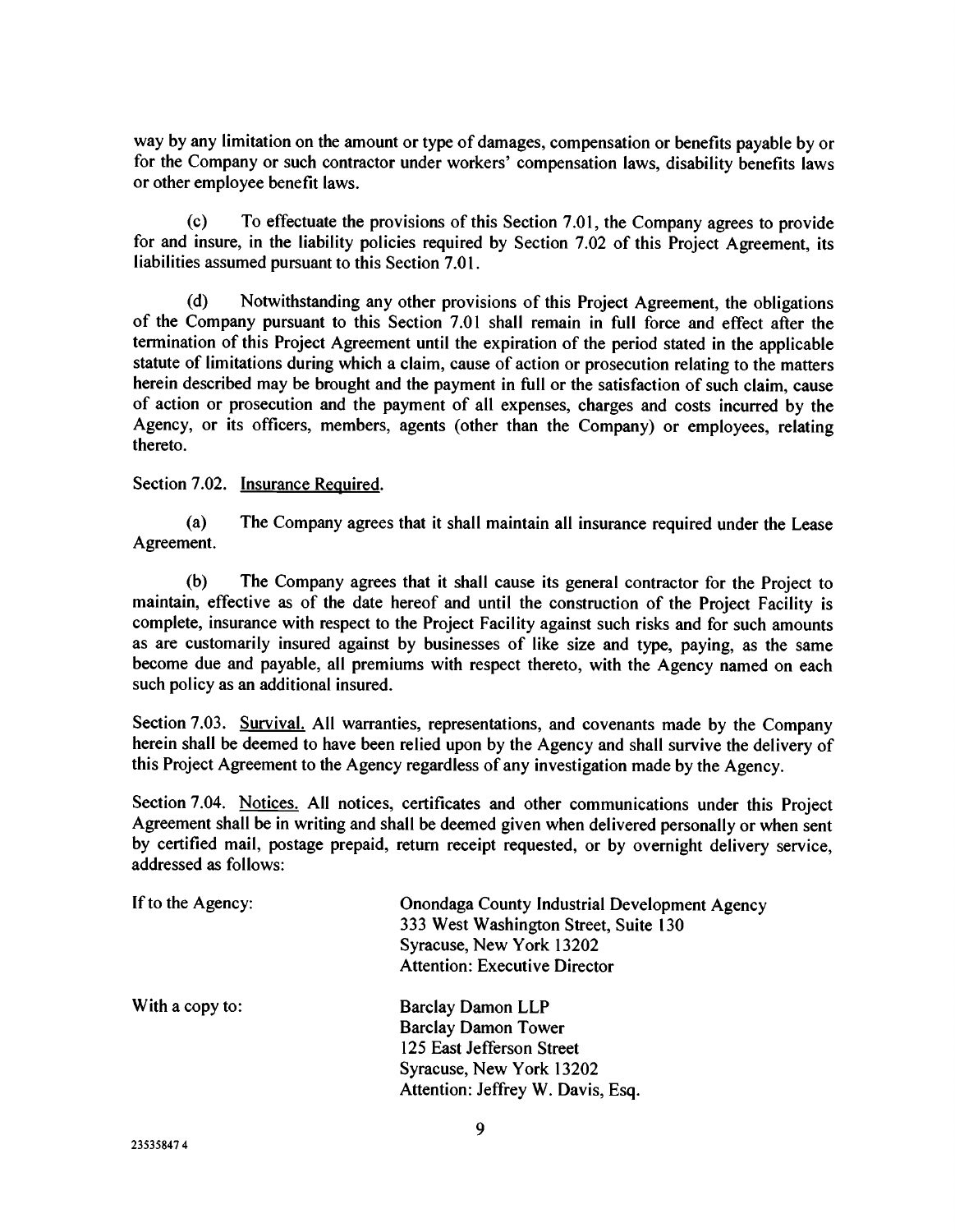| If to the Company: | <b>SSC Cicero LLC</b><br>334 Arapahoe Avenue<br>Boulder, Colorado 80302                                                                     |
|--------------------|---------------------------------------------------------------------------------------------------------------------------------------------|
| And to:            | Goldman Sachs Asset Management<br>750 Park of Commerce Boulevard, Suite 200<br>Boca Raton, Florida 33487                                    |
|                    | <b>GSRP Development Company X LLC</b><br>c/o Goldman Sachs Asset Management, L.P.<br>200 West Street, 3rd Floor<br>New York, New York 10282 |
|                    | Young / Sommer LLC<br><b>Executive Woods</b><br><b>Five Palisades Drive</b><br>Albany, New York 12205                                       |
| With a copy to:    | John H. Switzer, Esq.<br>334 Arapahoe Avenue<br>Boulder, Colorado 80302                                                                     |

or at such other address as any party may from time to time furnish to the other party by notice given in accordance with the provisions of this Section. All notices shall be deemed given when received or delivery of same is refused by the recipient or personally delivered in the manner provided in this Section.

Section 7.05. Amendments. No amendment, change, modification, alteration or termination of this Project Agreement shall be made except in writing upon the written consent of the Company and the Agency.

Section 7.06. Severability. The invalidity or unenforceability of any one or more phrases, sentences, clauses or sections in this Project Agreement or the application thereof shall not affect the validity or enforceability of the remaining portions of this Project Agreement or any part thereof.

Section 7.07. Counterparts. This Project Agreement may be executed in any number of counterparts each of which shall be deemed an original but which together shall constitute a single instrument.

Section 7.08. Governing Law. This Project Agreement shall be governed by, and all matters in connection herewith shall be construed and enforced in accordance with, the laws of the State applicable to agreements executed and to be wholly performed therein and the parties hereto hereby agree to submit to the personal jurisdiction of the federal or state courts located in Onondaga County, New York.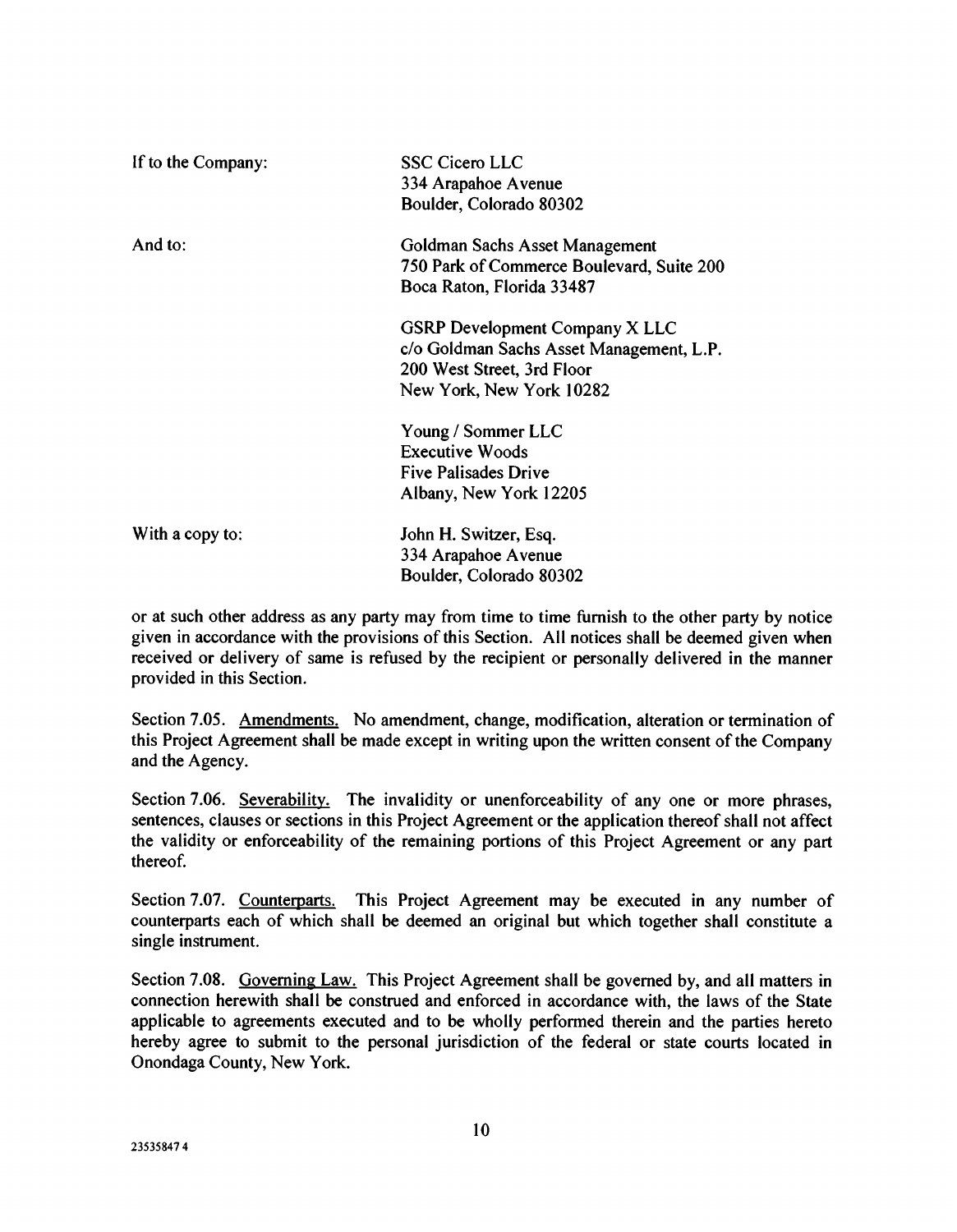Section 7.09. Term. Except as specifically provided otherwise, the term of this Project Agreement shall be the longer of: (1) the term of the Lease Agreement; or (2) five years following the Project's Completion Date. The Project will remain "active" for purposes of Section 874(12) of General Municipal Law and the Agency's Annual Assessment Policy during the term of this Project Agreement. Notwithstanding the foregoing, this Project Agreement shall terminate and the provisions hereof shall be of no force and effect in the event that the Company does not provide the Agency evidence of the Landlord's Exercise of Option and the Company's Exercise of Option prior to January 31, 2022.Section 7.10. Joint and Several Liability. In the event that this Agreement is executed by more than one party as Indemnitor, the liability of such parties is joint and several. A separate action or actions may be brought and prosecuted against the Company, whether or not an action is brought against any other person or whether or not any other person is joined in such action or actions.

Section 7.11. Section Headings. The headings of the several Sections in this Project Agreement have been prepared for convenience of reference only and shall not control, affect the meaning of or be taken as an interpretation of any provision of this Project Agreement.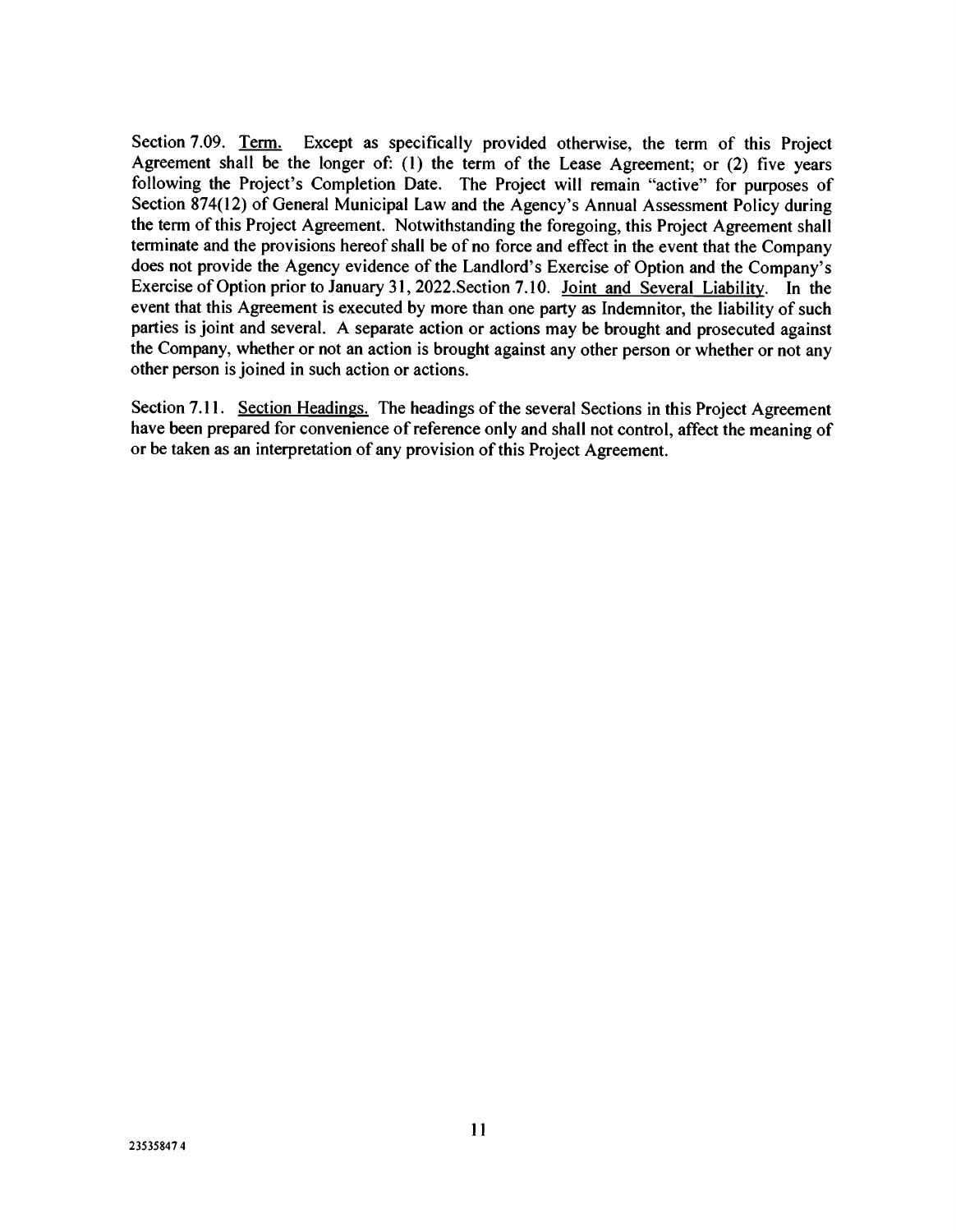IN WITNESS WHEREOF, the parties hereto have executed this Project Agreement as of the day and year first above written.

> ONONDAGA COUNTY INDUSTRIAL DEVELOPMENT AGENCY

⇁ By: Robert M. Petrovich

Executive Director

Signature Page to Project Agreement Page 1 of 2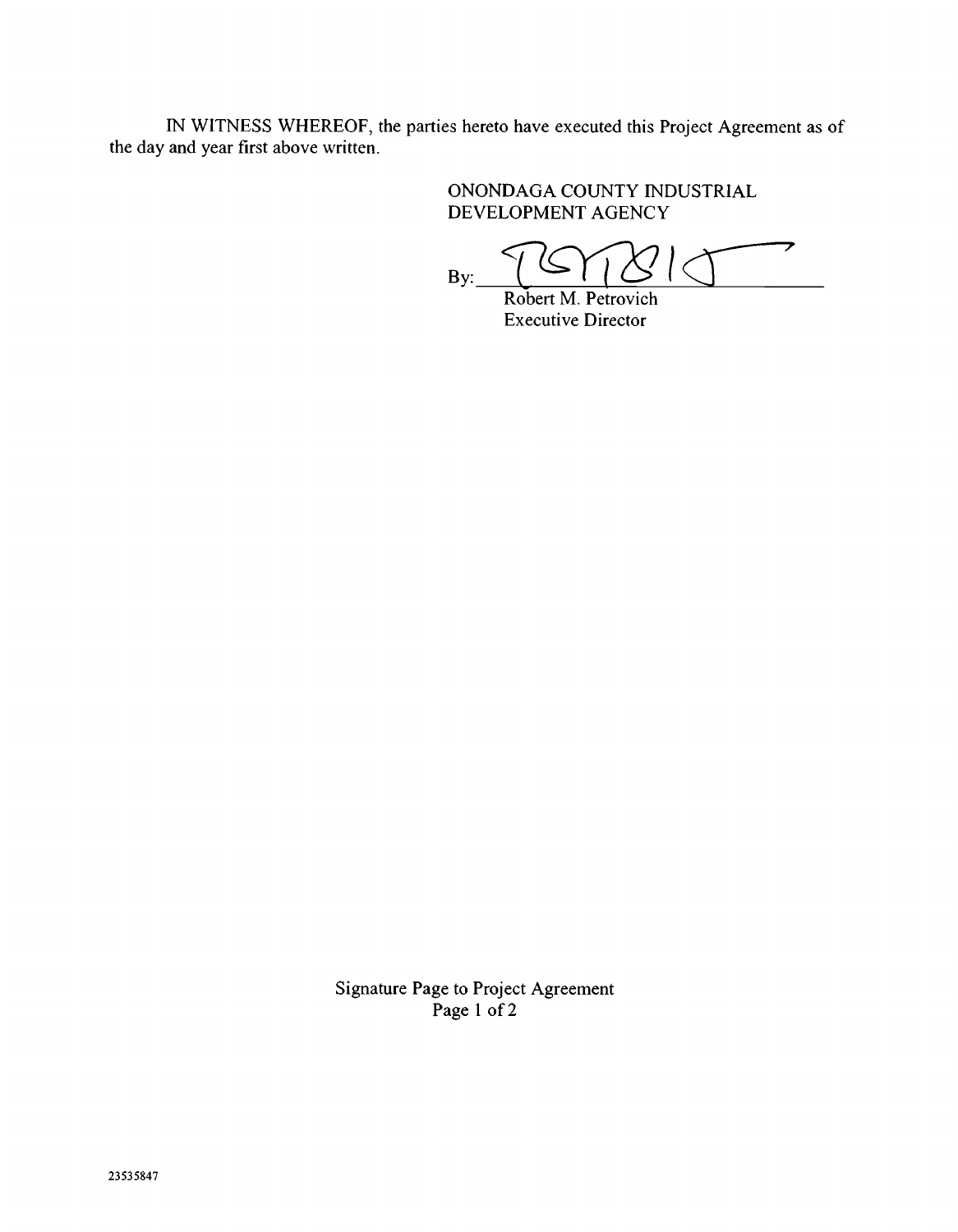SSC CICERO LLC,

a Florida limited liability company

- By: GSRP Development Company X LLC, a Delaware limited liability company, its sole member
- By: Goldman Sachs Renewable Power Operating Company LLC, a Delaware limited liability company, its sole member
- By: Goldman Sachs Asset Management, L.P., a Delaware limited partnership, its investment manager

By: Jon Youer Authorized Signatory

**STATE OF NEW YORK** COUNTY OF  $\mu$ e $\mu$   $\gamma$ ark iss.:

Jon Yoder, being first duly sworn, deposes and says:

- 1. That I am an Authorized Signatory of Goldman Sachs Asset Management, L.P., the investment manager of Goldman Sachs Renewable Power Operating Company LLC, the sole member of GSRP Development Company X LLC, the sole member of SSC Cicero LLC and that I am duly authorized on behalf of the Company to bind the Company and to execute this Project Agreement.
- 2. That the Company confirms and acknowledges that the owner, occupant, or operator receiving Financial Assistance for the Project is in substantial compliance with all applicable local, state and federal tax, worker protection and environmental laws, rules and regulations.

Jon

Subscribed and affirmed to me under penalties of perjury this  $\angle 3$  day of December, 2021.

(Notary Public)

Signature Page to Project Agreement Page 2 of 2

| 5847 | <b>BARBARA V NELSON</b><br>NOTARY PUBLIC STATE OF NEW YORK<br>Registration No 01NE6014403<br>Qualified in New York County |
|------|---------------------------------------------------------------------------------------------------------------------------|
|      |                                                                                                                           |
|      | Commission Expires October 13, 2022                                                                                       |

2353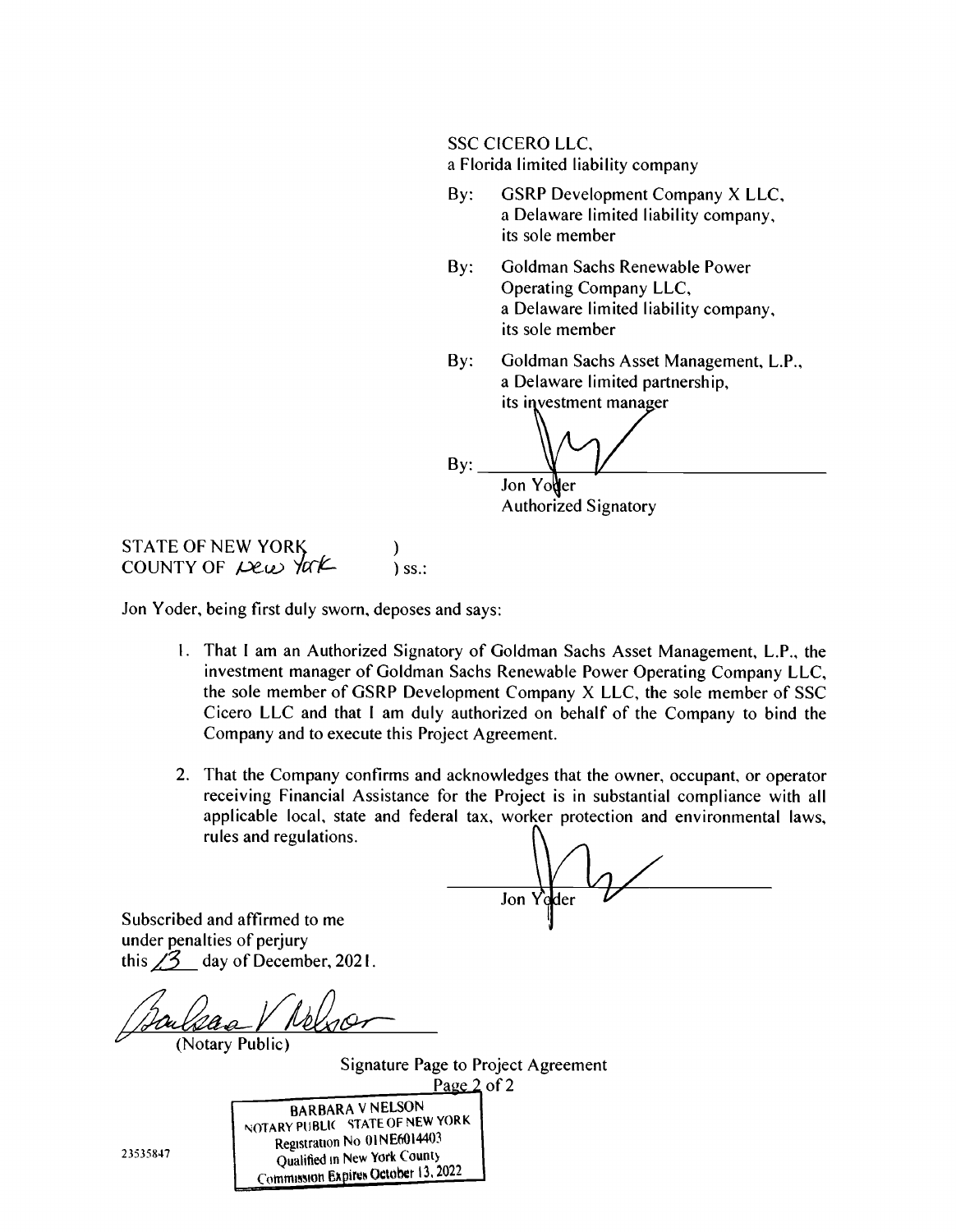# EXHIBIT A

# PILOT Agreement

# [SEE TAB NUMBER 7 OF CLOSING TRANSCRIPT]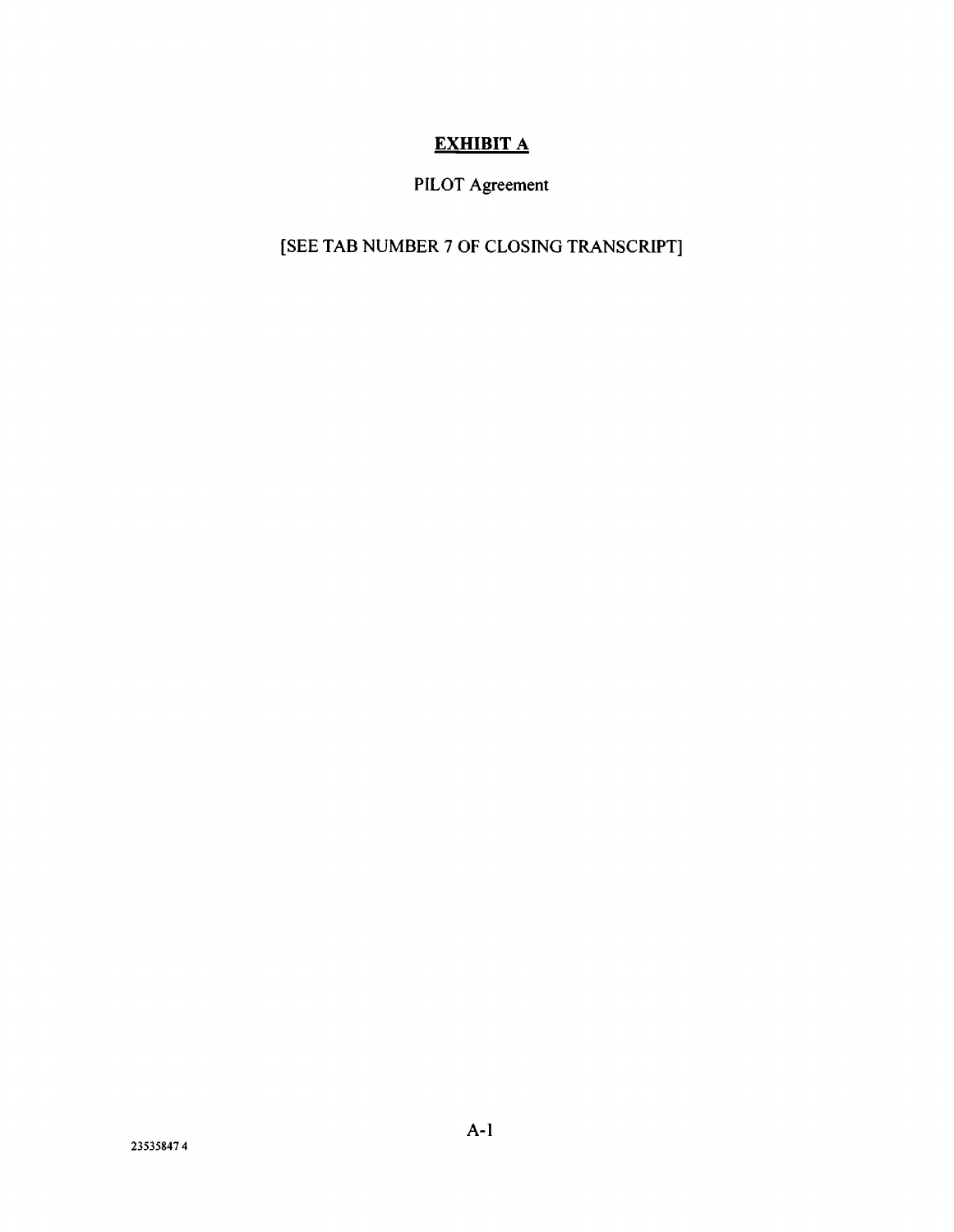## EXHIBIT B

Form of Annual Reporting Questionnaire

### Onondaga County Industrial Development Agency

## Annual Survey of Companies January 20\_

Overview: As an agent of the Onondaga County Industrial Development Agency, is required annually to document for the term of its contractual agreement with the Issuer: its employment levels, insurance coverage, payment of taxes and fees, and in some instances amount of indebtedness. To fulfill your compliance requirements, please:

- 1. Complete the employment and if applicable to your project, the indebtedness, sales tax and mortgage recording tax sections of the document;
- 2. Attach the required supporting documentation;
- 3. Sign and certify the document; and
- 4. Return to the Issuer no later than February 28. 20

Failure to comply with this request may result in an action by the Issuer to terminate or recapture the benefits granted to you. As noted in the Issuer agreement, the Issuer reserves the right to verify any information provided in this document, including an onsite inspection of the project facility or its supporting records throughout the life of the project agreement

I. Contact Information - please update any of the following information.

| <b>File Number:</b>                 |  |
|-------------------------------------|--|
| <b>Project Name:</b>                |  |
| <b>Responsible Company Officer:</b> |  |
| <b>Officer Title:</b>               |  |
| <b>Officer Phone:</b>               |  |
| <b>Officer Fax:</b>                 |  |
| <b>Officer Email:</b>               |  |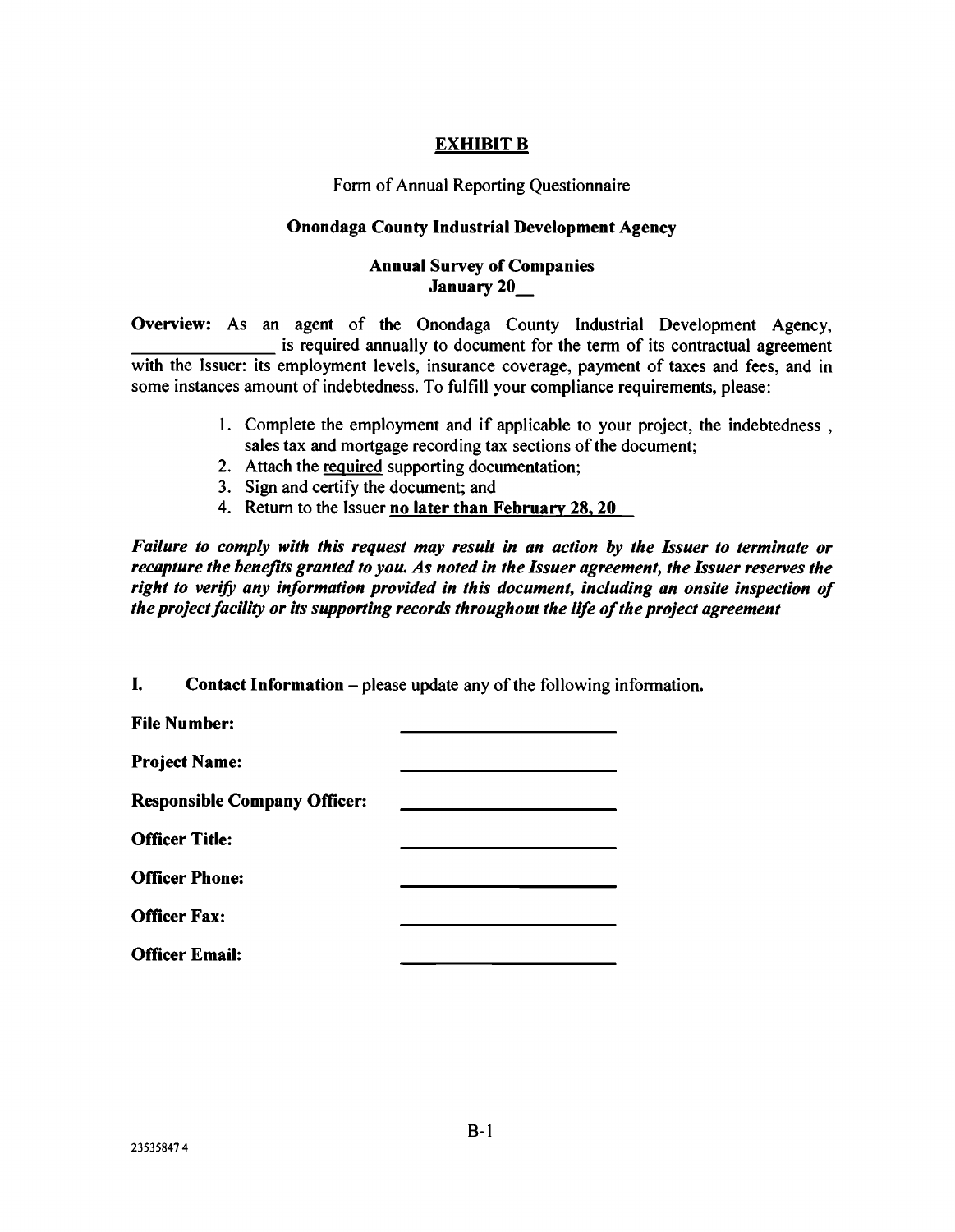II. Employment Section - Please report the number and average hourly wage rate of all full-time equivalent (FTE) employees working at the project location, including the employees of any tenants or subtenants. Also, please report the number of construction employees working on the project if applicable. The Issuer definition of the term "full-time equivalent employee" is located on the last page of this document.

Number of FTE jobs as of December 31, Average Wage of Full-time Employee Number of FTE construction jobs created between January 1, \_\_\_\_\_- December 31,

II. Outstanding Indebtedness - Please report the information for any Issuer authorized bonds and notes issued, outstanding or retired during the period beginning January 1, \_\_\_\_ and ending December 31,  $\qquad \qquad$ .

Current Interest Rate:

Outstanding Balance as of Dec. 31,

Principle payments during the period

Jan. 1, \_\_\_\_\_ through Dec. 31, \_\_\_\_:

Outstanding Balance as of Dec. 31,

Final Maturity Date of the Issue:

Were the bonds or notes retired during the

reporting period of Jan. 1, \_\_\_\_ through

Dec.  $31,$ 

No  $\Box$ 

LII. Sales Tax Exemption - Please report amount of New York State sales and use tax exemption accrued by the project during the period of January 1,  $\quad$  through December 31,  $\frac{1}{1}$ . This information should agree with that reported on your  $\frac{1}{1}$  NYS Tax Form ST340.

> \$ <u> 1990 - Jan James James Barbara, politik politik (</u>

Yes  $\square$